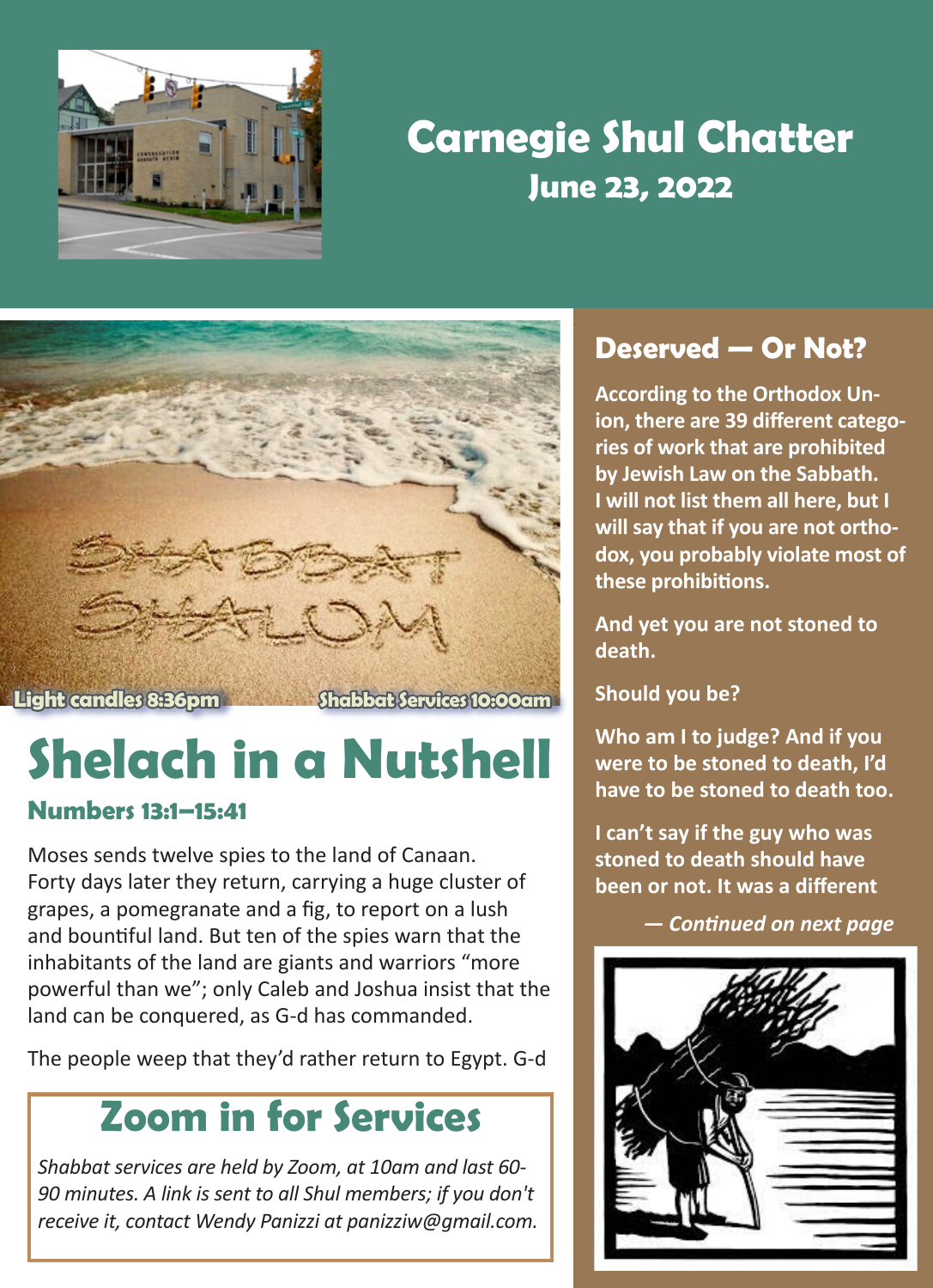#### *— From previous page*

**time. The laws of the Sabbath were new. God was encamped with the people, and the guy disobeyed the laws and did not respond to warnings from the people. I guess he had to be punished because he was mocking God's laws and didn't seem to care. He couldn't be allowed to get away with that, could he?**

**Did the people learn a lesson?**

**I don't think so. Sadly, people, Jews included, have continued to break God's laws throughout history. God can punish, but he is also a merciful God. We should all be thankful for that or we might all be stoned to death, too.**

decrees that Israel's entry into the land shall be delayed forty years, during which time that entire generation will die out in the desert. A group of remorseful Jews storm the mountain on the border of the land, and are routed by the Amalekites and Canaanites.

The laws of the nesachim (meal, wine and oil offerings) are given, as well as the mitzvah to consecrate a portion of the dough (challah) to G‑d when making bread. A man violates



the Shabbat by gathering sticks, and is put to death. G‑d instructs to place fringes (tzitzit) on the four corners of our garments, so that we should remember to fulfill the mitzvot (divine commandments).

*This week we have another parshah, Shelach, with a lot happening, most notably the story of the spies and the overly negative report ten of the twelve bring back about the occupants of the land of Canaan and the ability of the Children of Israel to conquer it – a report that dooms the nation to forty years of wandering in the wilderness – and the story of the man who is stoned to death for gathering wood on the Sabbath.*

*Here is a commentary from partnersintorah.org about the spies, which I particularly liked. The sidebar includes my own very brief comment on the stoning.*

# **Timing is Everything**

*By Rabbi Leiby Burnham*

ונאטח יכ 'ה רמא רשא םוקמה לא ונילעו וננה רמאל רהה שאר לא ולעיו רקבב ומכשיו

"They awoke early in the morning and ascended toward the mountaintop, saying, "We are ready, and we shall ascend to the place of which G-d has spoken, for we have sinned!" (Bamidbar 14:40)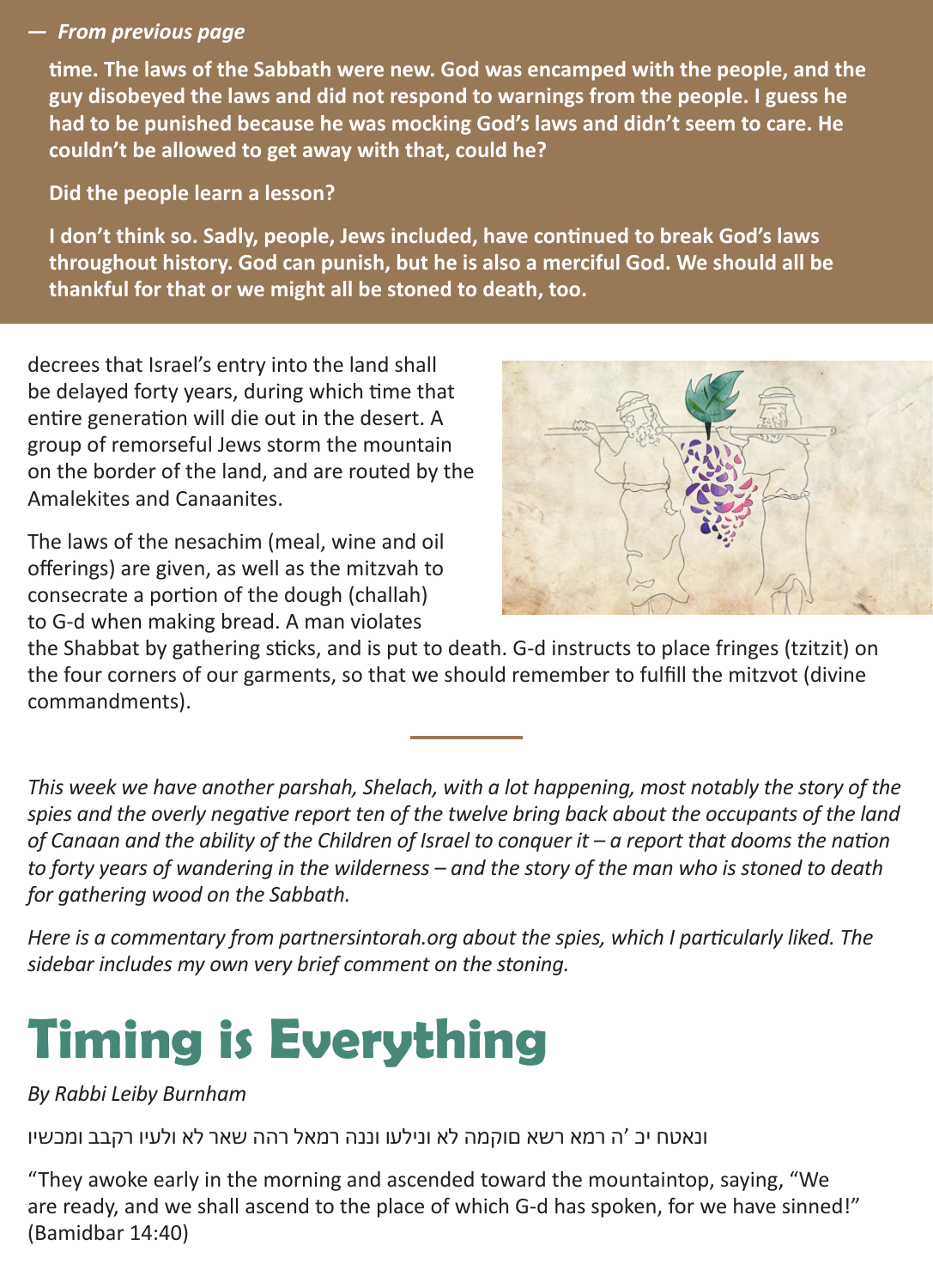

In this week's portion, Shelach, we read about the *meraglim*, the spies who were sent to scout out the Land of Israel before entering it.

Ten of the spies came back with a negative report. Their description of the Land of Israel as full of giants, impenetrable cities, deadly plagues and even "mutated fruit" threw the Jewish people into a crisis of faith.

As evening fell, the Jews lost hope of entering the Land. They spent the night crying over the tragic fate they envisioned lay before them. They were so distraught that they asked to return to Egypt.

G-d, however, had promised that the land was good. It was their ancestral homeland and theirs to inherit. Yet, because they believed the spies' slanderous report, the Jewish people were sentenced to wander in the desert for forty years. Their children, the next generation, would enter the Land instead.

The morning after this decree, a group of Jews realized their error and attempted to rectify it by leaving immediately for the Land of Israel. Moses sent word that this course of action was prohibited, as G-d had already decreed that they must remain in the desert. Moreover, were they to take this action, G-d would not be with them, and they would fall prey to the Amalekites and Canaanites.

The group refused to listen. They pushed forward on their own – only to be massacred by the Amalekite and Canaanite forces.

The commentators point to an ironic twist of events in the story line: Less than twentyfour hours before, these people had been so sure that Israel was a death trap that they had begged to go back to the slavery of Egypt! How is it possible that the very next morning, their perspective had changed so radically that they were willing to risk their lives to go there?

Rav Simcha Zissel of Kelm (known as the Alter of Kelm, Lithuania, 1842-1898, whose teachings focused intensely on character development, or *mussar*) answers this question with a penetrating insight into human nature.

We often find ourselves on the cusp of greatness; the dreams and aspirations we worked so hard to achieve are finally within our grasp. And just at that very moment, we are immobilized by negative thoughts, doubt and indecision.

The reverse seems to happen when we embark on the wrong path. The obstacles seem to disappear, and we sail smoothly – in the wrong direction!

On a spiritual level, this seeming inconsistency can be understood from the fact that anything worthwhile must be achieved through genuine effort and hard work. G-d wants us not only to